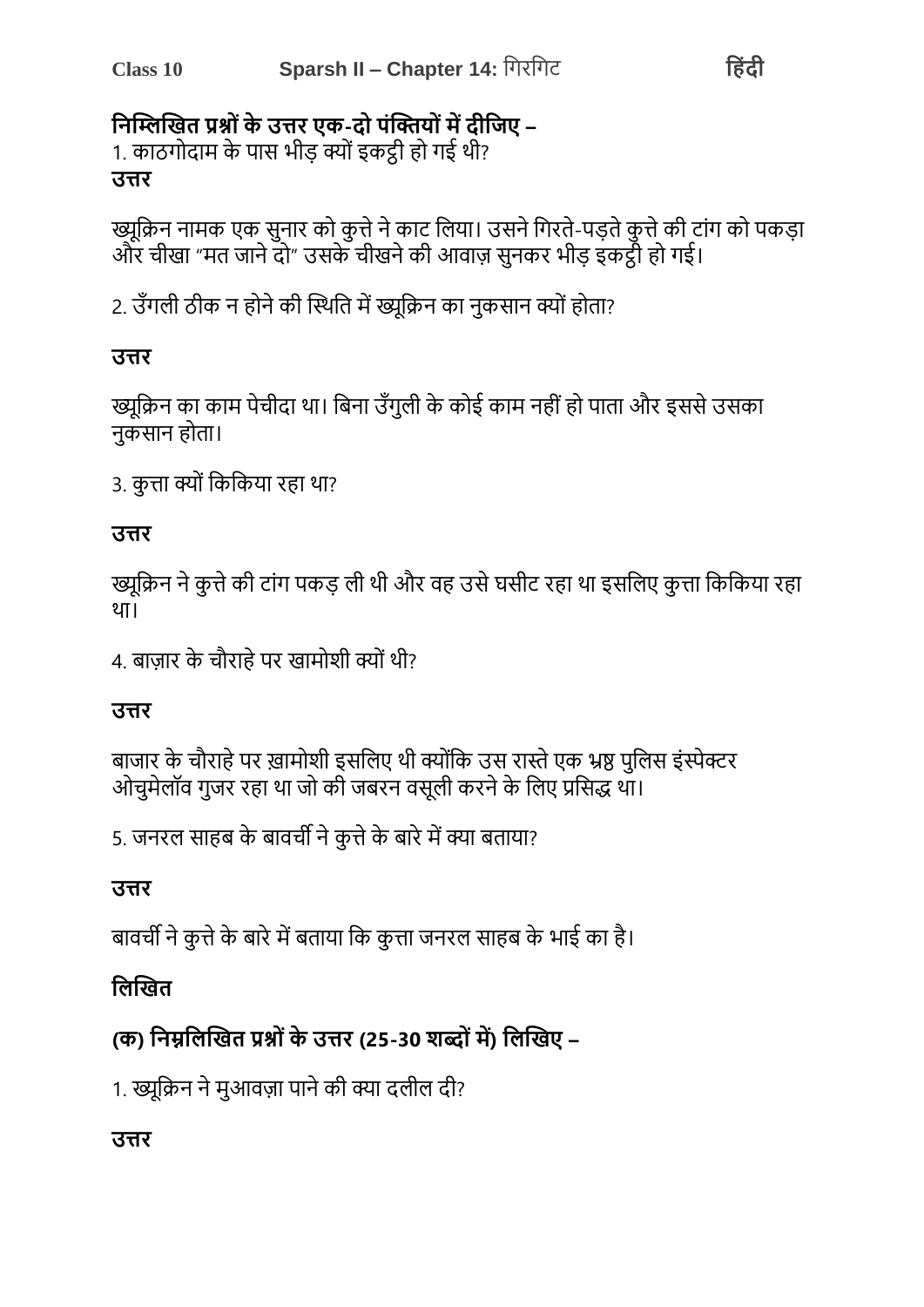ख्युक्रिन ने मुआवज़ा पाने के लिए स्वयं को कामकाज़ी बताते हुए दलील दी कि उसका काम पेचीदा है। हफ़्ते भर तक वह काम नहीं कर पाएगा, उसका नुकसान होगा। इसलिए कुत्ते के मालिक से उसे हरजाना दिलवाया जाए।

2. ख्युक्रिन ने ओचुमेलॉव को उँगली ऊपर उठाने का क्या कारण बताया?

#### उत्तर

ख्युक्रिन ने ओचुमेलॉव को उँगली उठाने का कारण बताया कि वह लकडी लेकर अपना कुछ काम निपटा रहाँ था तब अचानक एक पिल्ले ने आकर उसकी उँगली काँट ली।

3. येल्दीरीन ने ख्युक्रिन को दोषी ठहराते हुए क्या कहा?

#### उत्तर

येल्दीरीन ने ख्युक्रिन को दोषी ठहराते हुए कहा कि यह शैतान किस्म का व्यक्ति है। जरूर इसी ने जलती सिगरेट कत्ते की नाक में डाली होगी. बिना कारण कत्ता किसी को काटता नहीं है।

4. ओचुमेलॉव ने जनरल साहब के पास यह संदेश क्यों भिजवाया होगा कि 'उनसे कहना कि यह मुझे मिला और मैंने इसे वापस उनके पास भेजा है'?

#### उत्तर

ओचुमेलॉव एक चापलूस किस्म का सिपाही था। उसने यह संदेश भिजवाया ताकि वह जनरल साहब को खुश कर सके, वे उसे एक बेहतर इंस्पेक्टर माने और साथ ही वह यह भी बताना चाहता था कि उसे जनरल साहब और उनके कत्ते का कितना ख्याल है।

5. भीड़ ख्युक्रिन पर क्यों हँसने लगती है?

#### उत्तर

भीड़ ख्युक्रिन की हालत पर हँसने लगती है क्योंकि वह मुआवजे की बात कर रहा था पर यहाँ इंस्पेक्टर ओचुमेलॉव उसे डरा धमकाकर भगाने का प्रयाँस कर रहा था। साथ ही ओचुमेलॉव की पल-पल रंग बढल रहा था।

(ख) निम्नलिखित प्रश्नों के उत्तर (50-60 शब्दों में) लिखिए –

1. किसी कील-वील से उँगली छील ली होगी-ऐसा ओचमेलॉव ने क्यों कहा?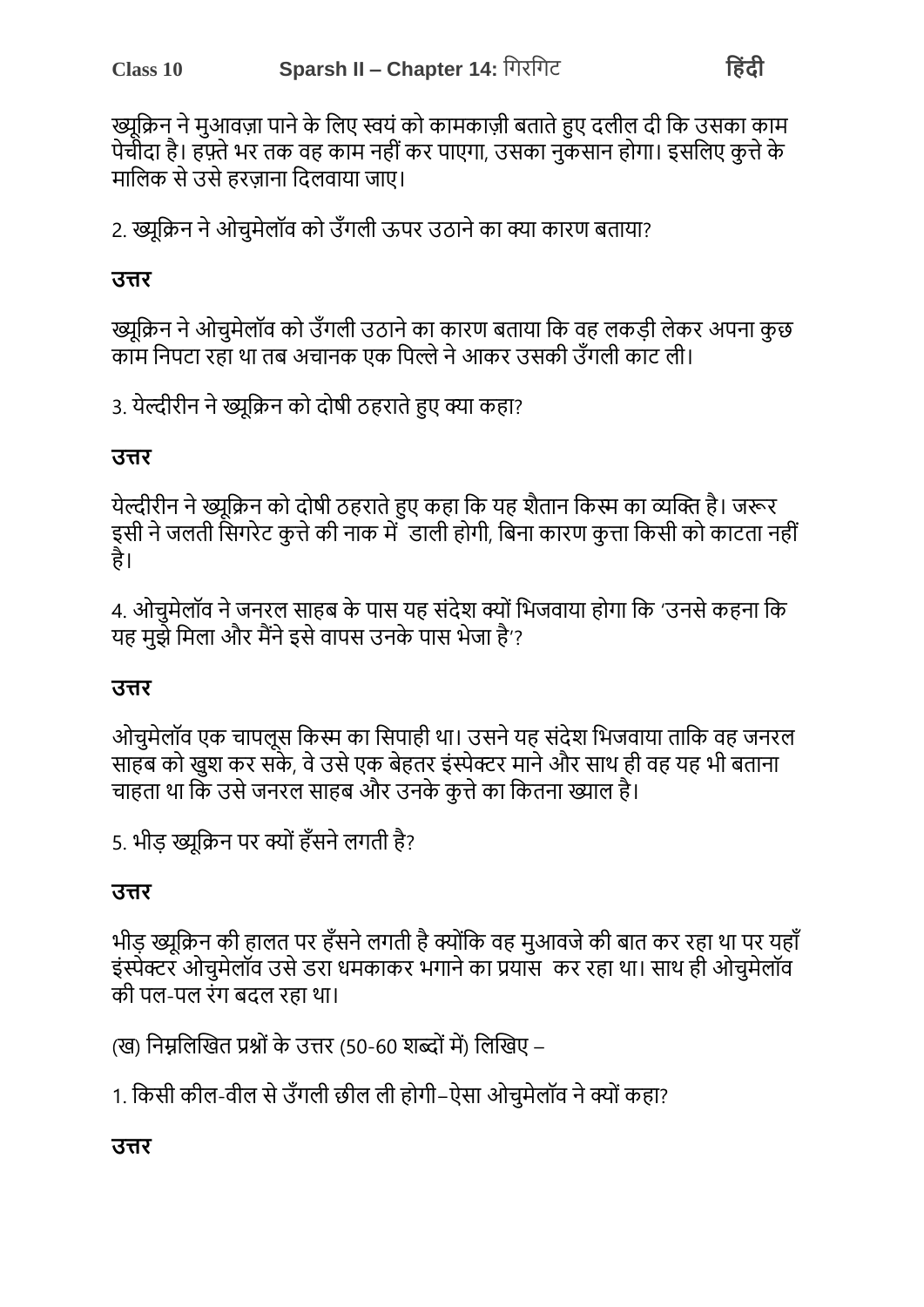ओचुमेलॉव चापलूस सिपाही है। जब ख्यूक्रिन की उँगली कटती है तो कूत्ते के मालिक को भला बुरा कहता है, उसे मज़ा चखाने तक की बात करता है परन्तु जैसे ही उसे पता चलता है कुत्ता जनरल साहब या उनके भाई का है। वह एकदम बदल गया और ख्यक्रिन को ही दोषी ठहराने लगा कि किसी कील-वील से उँगली छील ली होगी और इल्ज़ाम कुत्ते पर लगा रहा है। ऐसा कहकर अपने अफसरों को खश करने का तथ्य सामने आता है।

2. ओचुमेलॉव के चरित्र की विशेषताओं को अपने शब्दों में लिखिए।

#### उत्तर

ओचमेलाव अत्यंत भ्रष्टाचारी, चालाक, स्वार्थी, मौकापरस्त, दोहरे व्यक्तित्व, चापलस और अस्थिर प्रकृति का व्यक्ति है। वह अवसर वादी भी है। दुकानदारों से जबरन चीज़ें ऐठता है। कर्त्तव्य निष्ठ नहीं है फिर भी लोगों पर रोब डालता है। अपने लाभ के लिए किसी के साथ भी अन्याय कर सकता है। अपने पद का लाभ उठाने के लिए वह ख्यक्रिन पर दोष लगाता है और कृत्ते को ज़बरदस्ती जनरल साहब के घर भिजवाता है।

पुष्ठ संख्या: 106

3. यह जानने के बाद कि कुत्ता जनरल साहब के भाई का है–ओचुमेलॉव के विचारों में क्या परिवर्तन आया और क्यों?

#### उत्तर

ओचुमेलॉव पहले तो कुत्ते को मरियल, आवारा, भद्दा कहता है और गोली मारने की बात करता है परन्तु जैसे ही उसे पता चलता है कि यह जनरल साहब के भाई का है – उसके व्यवहार में परिवर्तन आ जाता है। वह उसे वह 'संदर डॉगी' लगने लगता है। वह उस 'खुबसूरत नन्हे पिल्ले' को जनरल साहब तक पहुँचाने के लिए कहने लगा। उसने ऐसा इसलिए किया क्योंकि वह जानता था कि यह खबर जनरल साहब तक पहुँचेगी और वे खुश होंगे।

4. ख्युक्रिन का यह कहना कि 'मेरा एक भाई भी पुलिस में है.....।' समाज की किस वास्तविकता की ओर संकेत करता है?

#### उत्तर

ख्यूक्रिन का यह कथन कि 'मेरा एक भाई भी पुलिस में है' यह बतलाता है कि अगर आपके परिचित किसी उच्चे पद पर कार्यरत हों तो आप अपनी बात प्रभावशाली ढंग से रख सकते हैं। ये समाज में पहले जिसकी लाठी उसकी भैंस वाली लोकक्ति की ओर संकेत करता है। जान-पहचान के बल पर किस तरह लाभ उठाया जा सकता है। इसलिए इस कथन को कहकर इंस्पेक्टर पर वो अपना प्रभाव जमाना चाहता है।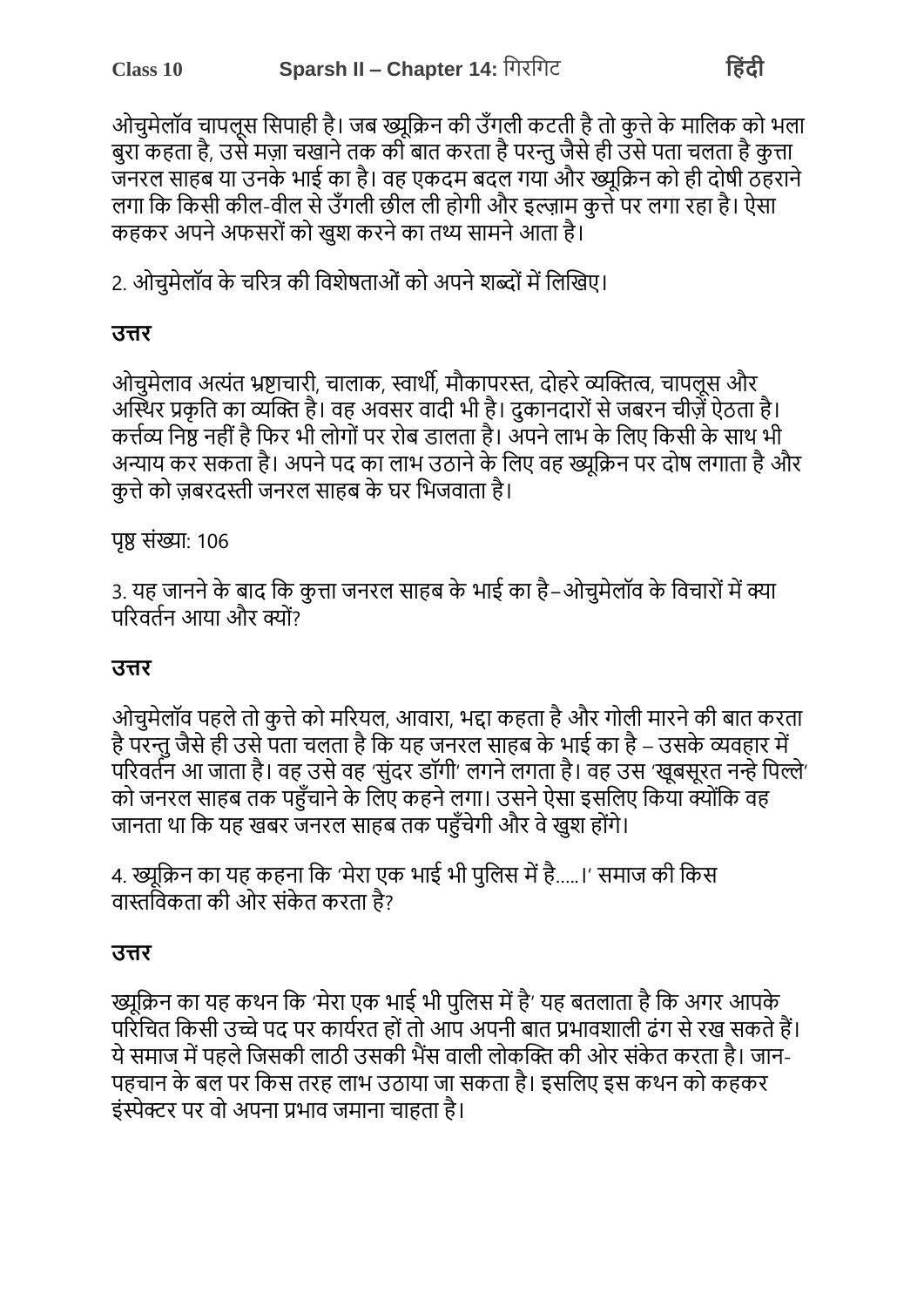5. इस कहानी का शीर्षक गिरगिट क्यों रखा होगा? क्या आप इस कहानी के लिए कोई अन्य शीर्षक सुझा सकते हैं? अपने शीर्षक का आधार भी स्पष्ट कीजिए?

#### उत्तर

इस कहानी का शीर्षक गिरगिट रखा गया है क्योंकि गिरगिट समय के अनुसार अपने को बचाने के लिए रंग बदल लेता है। उसी प्रकार इंस्पेक्टर भी मौका परस्त है। पहले तो कत्ते को भला बुरा कहता है, गोली मारने की बात करता है परन्तु जनरल के भाई के कुत्ते होने का पता लगते ही वह बदल जाता है। वह मरियल कुत्ता सुन्दर डाँगी हो जाता है और ख्यूक्रिन को बुरा भला कहने लगता है।

इसका नाम चापलूसी आदि भी रखा जा सकता है। 6. गिरगिट कहानी के माध्यम से समाज की किन विसंगतियों पर व्यंग्य किया गया है? क्या आप ऐसी विसगतियाँ अपने समाज में भी देखते हैं? स्पष्ट कीजिए।

#### उत्तर

गिरगिट कहानी के माध्यम से समाज की विसंगतियों जैसे भ्रष्टाचार, रिश्वतखोरी, भाई-भतीजावाद, अवसरवादिता आदि पर व्यंग्य किया गया है। लोग सच्चाई का साथ ना देकर उच्चे पद पर आसीन लोगों वापलूसी करते हैं। पूरी शासन व्यवस्था पक्षपात पर टिकी है। आदर्शों पर चलने वाला व्यक्ति मुसीबतें झेलता है।

ऐसी विसगतियाँ हम अपने समाज में भी देखते हैं। समचार पत्रों और न्यूज़ चैनलों में इसी तरह की खबरें छायी रहती हैं जहाँ लोग अवसरवादिता को सच्चाई से ज्यादा महत्व देते हैं।

#### (ग) निम्नलिखित का आशय स्पष्ट कीजिए –

1. उसकी आँसुओं से सनी आँखों में संकट और आतंक की गहरी छाप थी।

#### उत्तर

ख्यूक्रिन ने कुत्ते को बुरी तरह पिता और घसीटा था जिससे वह बहुत डरा और घबराया हुआ था। उसकी आँखों आँसू टपक रहे थे जिससे साफ़ पता चलता था की वह ख्यूक्रिन का आँतंक उसमे समाया हुआ है।

2. कानून सम्मत तो यही है..... कि सब लोग अब बराबर हैं।

#### उत्तर

ख्यक्रिन एक आम आदमी था। जब यह पता चला कि यह कत्ता जनरल का है तो वह कानन की दहाई देने लगा कि कानून सबके लिए बराबर होना चाहिए। गरीब और अमीर सबके लिए बराबर होना चाहिए तथा संबंको न्याय मिलना चाहिए।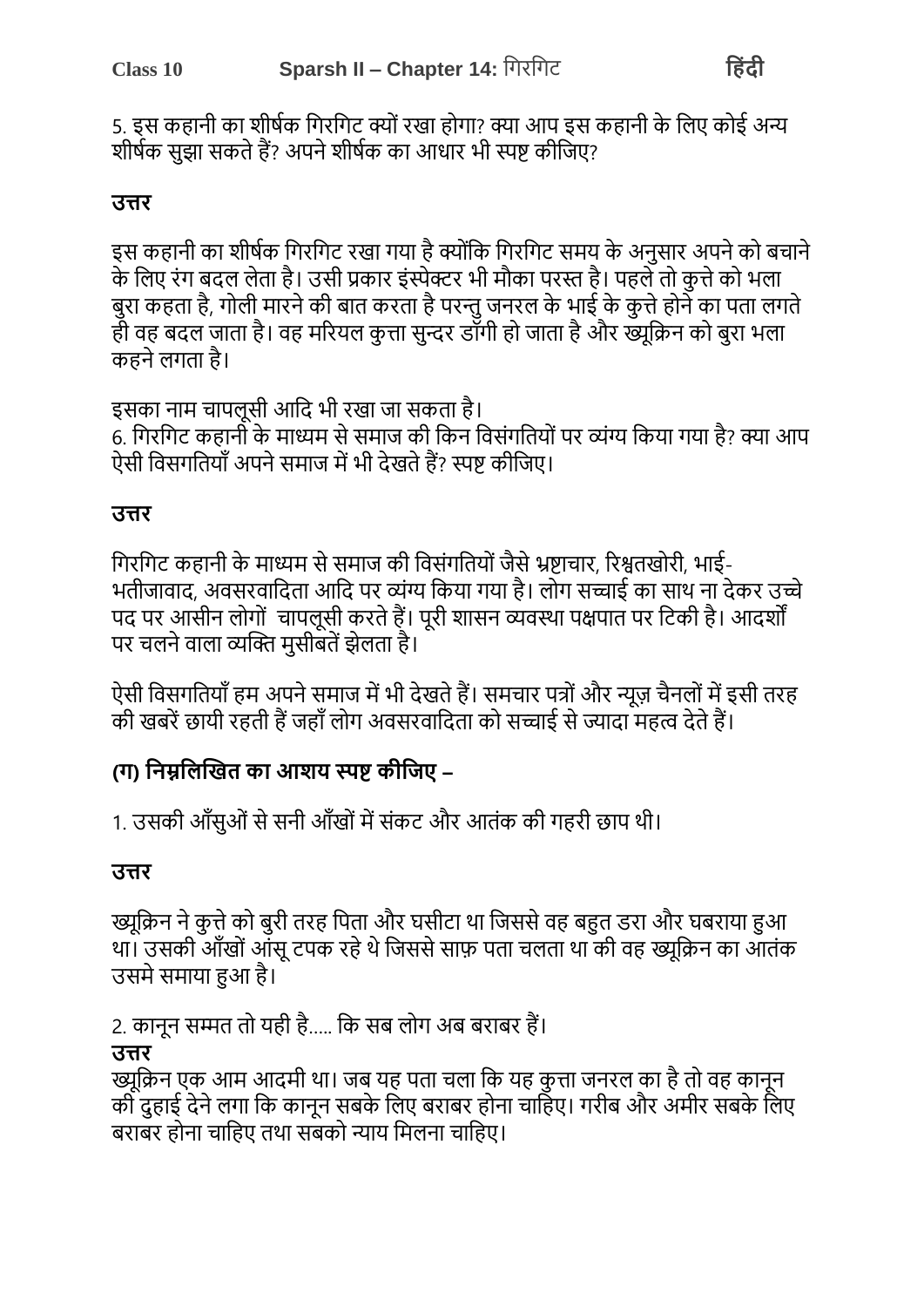# तक – रात तक वह वहाँ रहा।

# भी - आप भी हमारे साथ चलिए।

तो – मैनें तो पहले ही इसकी सूचना दे दी थी।

ही - तुम ही सिर्फ़ वहाँ जाना।

# उत्तर

2. ही, भी, तो, तक आदि निपातों का प्रयोग करते हुए पाँच वाक्य बनाइए।

# (ङ) सिपाही ने कहा 'ठहर तुझे अभी मज़ा चखाता हूँ।'

## (घ) रीना, सुहेल, कविता और शेखर खेल रहे थे।

# (ग) हाय राम! यह क्या हो गया।

## (ख) घर के बाहर सारा सामान बिखरा पड़ा था।

## (क) माँ ने पछा "बच्चों कहाँ जा रहे हो।"

## उत्तर

#### (क) माँ ने पूछा बच्चों कहाँ जा रहे हो (ख) घर के बाहर सारा सामान बिखरा पड़ा था (ग) हाय राम यह क्या हो गया (घ) रीना सहेल कविता और शेखर खेल रहे थे (ङ) सिपाही ने कहा ठहर तुझे अभी मजा चखाता हूँ

## 1. नीचे दिए गए वाक्यों में उचित विराम-चिह्न लगाइए –

## भाषा अध्यन

बाज़ार में सन्नाटा छाया हुआ था। ख्यूक्रिन के चीखने पर भीड़ इकट्ठी हो गई। ऐसा लग रहा था मानो कोई दंगा हो गया है। इस स्थिति को निपटाने के लिए चापलूस सिपाही ने इंस्पेक्टर से कहा कि जैसे जनशांति भंग होती है उसी तरह उस समय शांति भंग होती दिखाई दे रही थी।

### उत्तर

3. हज़ूर ! यह तो जनशांति भंग हो जाने जैसा कुछ दिख रहा है।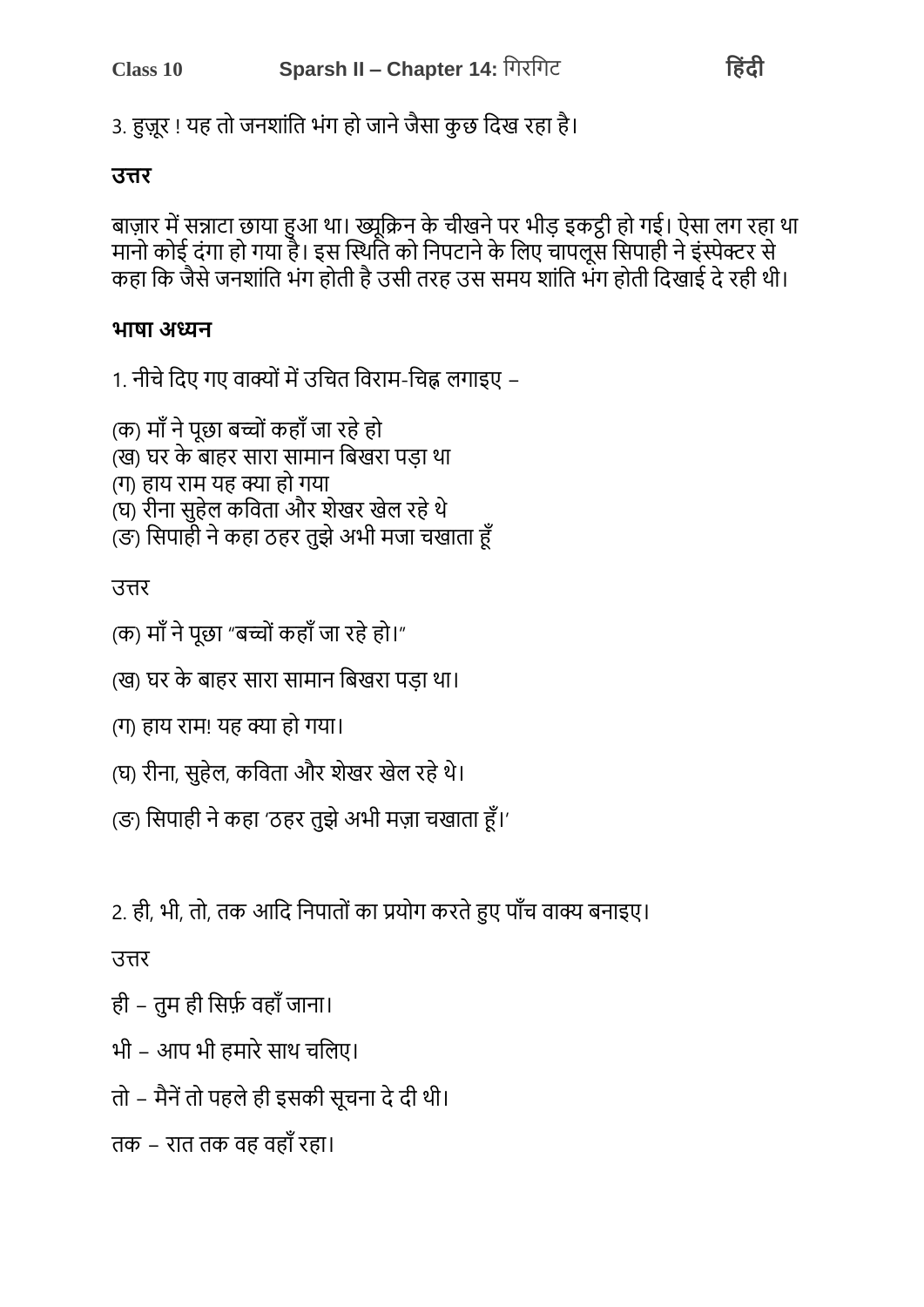3. पाठ में आए मुहावरों में से पाँच मुहावरे छाँटकर उनका वाक्य में प्रयोग कीजिए।

उत्तर

1. ज़मीन फाड़कर निकल आना – अभी तक वहाँ कोई नहीं था। अचानक सब लोग इकट्ठे हो गए मानो ज़मीन फाड़कर निकल आए हो।

2. घेरकर खड़े होना – अभिनेता को लोग घेर कर खड़े हो गए।

- 3. ज़िंदगी नरक होना उसका सब कुछ खत्म हो गया और उसकी ज़िंदगी नरक हो गई।
- 4. मत्थे मढ देना सिपाही ने सारा दोष मोहन के मत्थे मढ दिया।
- 5. मज़ा चखाना वह बहुत अकड़ रहा था सबने उसे अच्छा मज़ा चखाया।

पृष्ठ संख्या: 107

4. नीचे दिए गए शब्दों में उचित उपसर्ग लगाकर शब्द बनाइए –

|  | $(\overline{\Phi})$ + $\overline{4}$ + $\overline{4}$ = |                  |
|--|---------------------------------------------------------|------------------|
|  |                                                         | ख)  + पसंद =     |
|  |                                                         |                  |
|  |                                                         | (घ)  + उपस्थित = |
|  |                                                         | (ङ)  + लायक =    |
|  |                                                         | (च)  + विश्वास = |
|  | $(\overline{\mathfrak{G}})$ + परवाह =                   |                  |
|  | $(\overline{v})$ + कारण =                               |                  |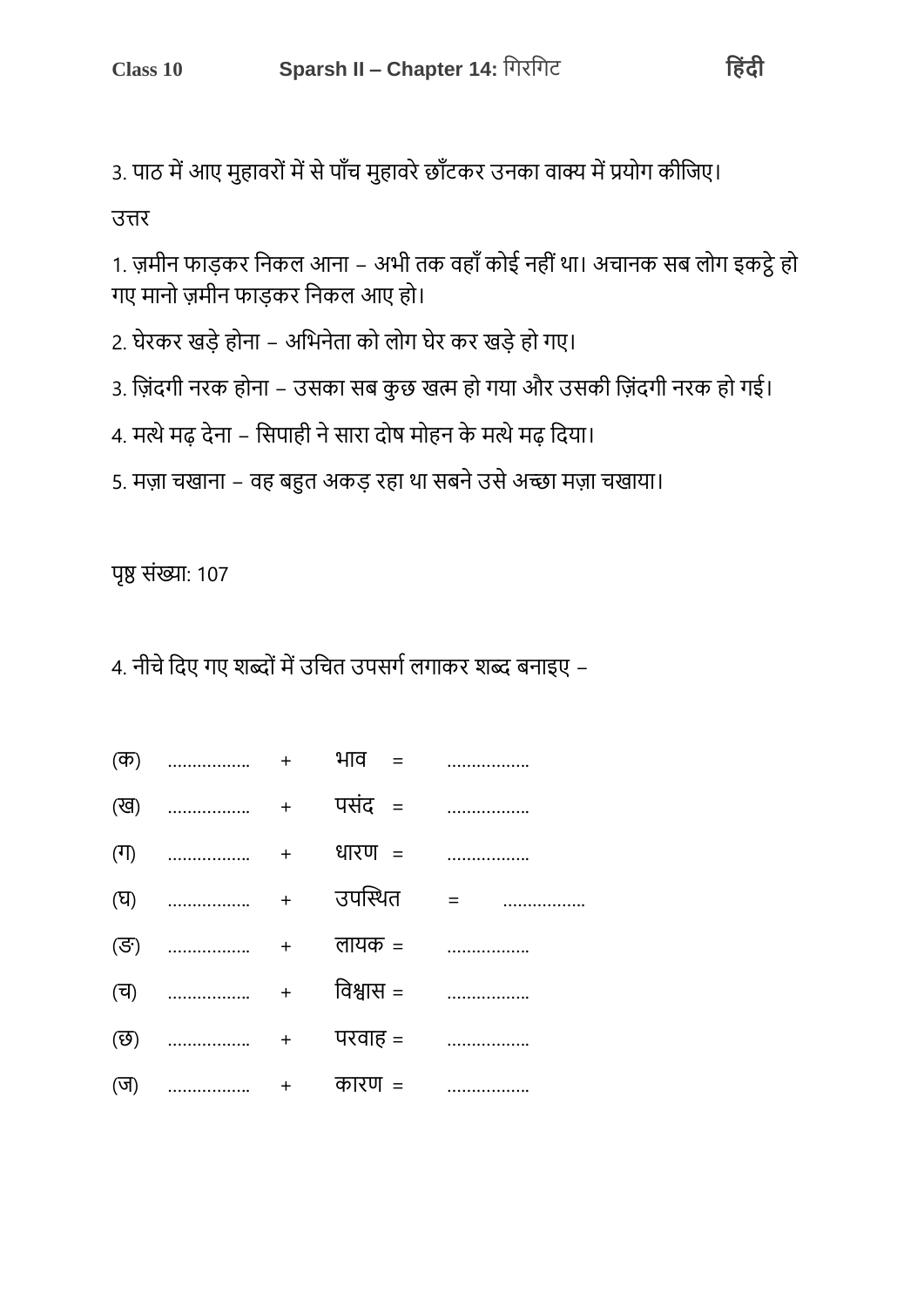| <b>Class 10</b>             |          | Sparsh II - Chapter 14: गिरगिट   |               |             |
|-----------------------------|----------|----------------------------------|---------------|-------------|
| उत्तर                       |          |                                  |               |             |
| (ক)                         |          |                                  | दुर् + भाव =  | दुर्भाव     |
|                             | (ख) ना + |                                  | पसंद = नापसंद |             |
| $(\top)$                    | सा       | $+$                              | घारण =        | साधारण      |
| (घ)                         |          |                                  | अनु + उपस्थित | = अनुपस्थित |
| (ङ)                         |          | ना +                             | लायक =        | नालायक      |
| $(\overline{d})$            | अ        | $\begin{array}{c} + \end{array}$ | विश्वास =     | अविश्वास    |
| $(\overline{\mathfrak{G}})$ | ला       | $+$                              | परवाह =       | लापरवाह     |
| (ज)                         | अ        | $\ddot{}$                        | कारण =        | अकारण       |

हिंदी

5. नीचे दिए गए शब्दों में उचित प्रत्यय लगाकर शब्द बनाइए –

| मदद +    | .        |  |  |
|----------|----------|--|--|
| बुद्धि + |          |  |  |
| गंभीर +  | .        |  |  |
| सभ्य +   | .        |  |  |
| ਨਂਤ +    | .        |  |  |
| प्रदर्शन | $+$<br>. |  |  |

| मदद +    |     | गार | $\equiv$ | मद्दगार   |
|----------|-----|-----|----------|-----------|
| बुद्धि + |     | मान | $=$      | बुद्धिमान |
| गंभीर +  |     | ता  | $=$      | गंभीरता   |
| सभ्य     | $+$ | ता  | $=$      | सभ्यता    |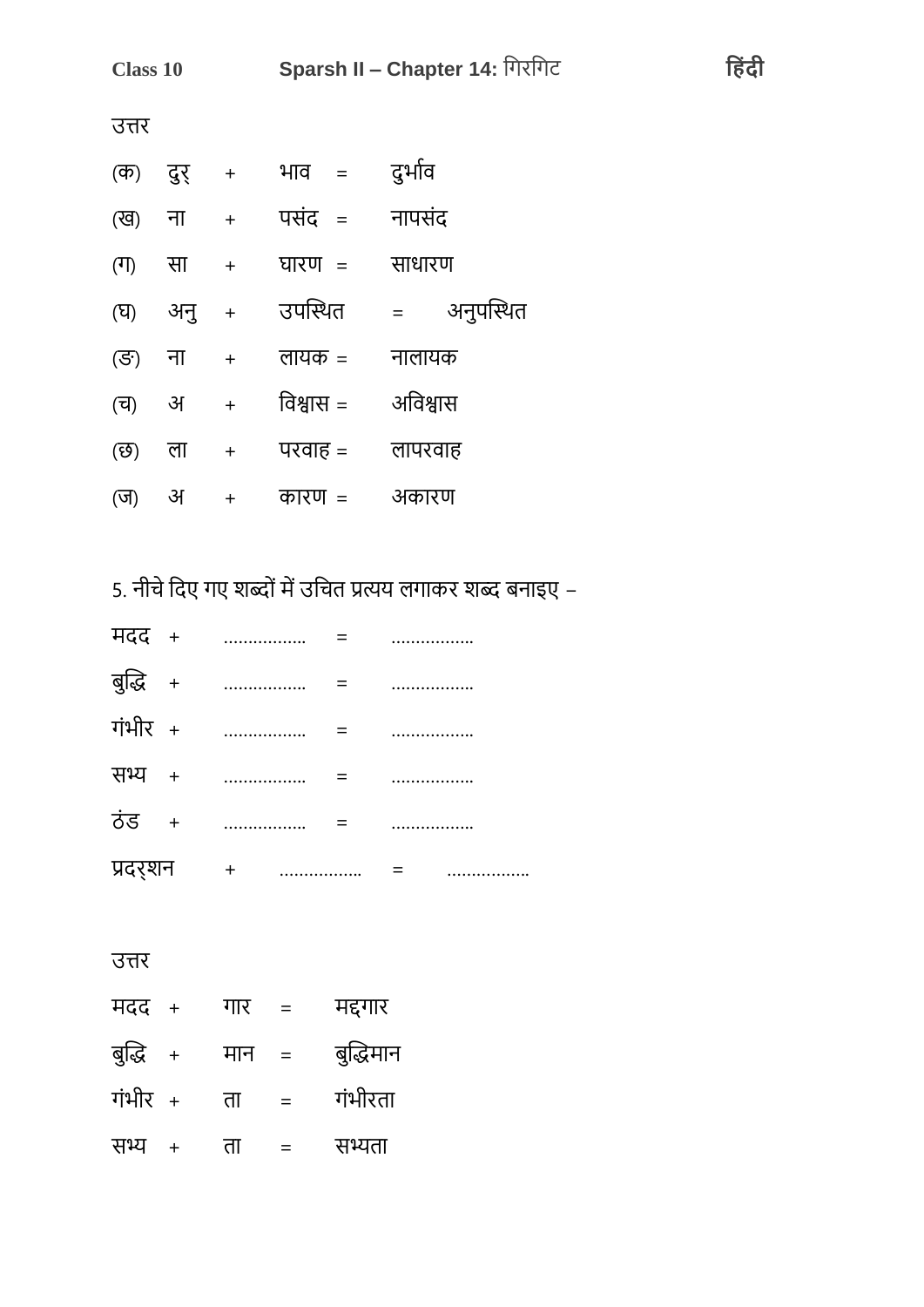| <b>Class 10</b> | Sparsh II - Chapter 14: गिरगिट |                                |  |
|-----------------|--------------------------------|--------------------------------|--|
| ठंड + आ =       |                                | ् <i>त</i> डा                  |  |
|                 |                                | प्रदर्शन + कारी = प्रदर्शनकारी |  |

हिंदी

6. नीचे दिए गए वाक्यों के रेखांकित पदबंध का प्रकार बताइए –

- (क) दुकानों में ऊँघते हुए चेहरे बाहर झाँके।
- (ख) लाल बालोंवाला एक सिपाही चला आ रहा था।
- (ग) यह ख्यूक्रिन हमेशा कोई न कोई शरारत करता रहता है।
- (घ) एक कृत्ता तीन टाँगों के बल रेंगता चला आ रहा है।

उत्तर

- दुकानों में ऊँघते हुए चेहरे बाहर झाँके। संज्ञा पदबंध  $(\overline{\Phi})$
- लाल बालोंवाला एक सिपाही चला आ रहा था। विशेषण पदबंध  $(39)$
- यह ख्यूक्रिन हमेशा कोई न कोई शरारात करता रहता है। संज्ञा पदबंध  $(T)$
- एक कुत्ता तीन टाँगों के बल रेंगता चला आ रहा है। क्रिया पदबंध  $(\nabla)$

7. आपके मोहल्ले में लावारिस/आवारा कुत्तों की संख्या बहुत ज़्यादा हो गई है जिससे आने-जाने वाले लोगों को असुविधा होती है। अत: लोगों की सुरक्षा को ध्यान में रखते हुए नगर निगम अधिकारी को एक पत्र लिखिए।